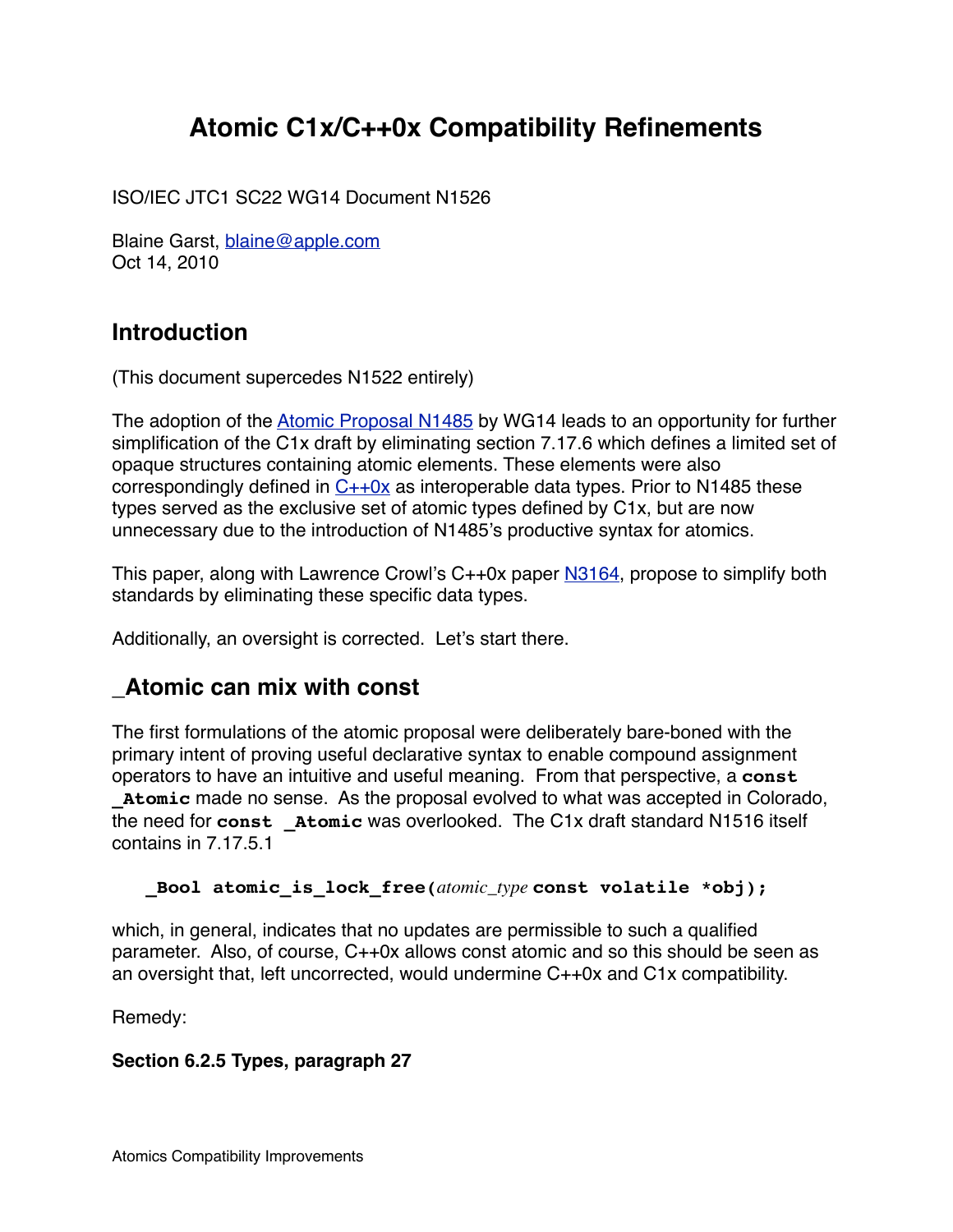change "which may combine with **volatile** and **restrict**." to "which may combine with **volatile**, **const**, and **restrict**."

### **Eliminate Definitions and References to most atomic\_xyz types**

Of the many atomic\_xyz types defined in the current draft, only **atomic\_flag** need remain. All others have natural \_Atomic qualified definitions. To that end

#### **Section 7.17.1 Introduction,**

In paragraph 4 remove the mention of **atomic\_bool** and **atomic\_address**.

In paragraph 5 remove the sentence "The **atomic\_address** atomic type corresponds to the **void \*** non-atomic type."

Also change "For atomic address types" to "For atomic pointer types".

#### **Section 7.17.2.1 The ATOMIC\_VAR\_INIT macro**

In paragraph 4 Example change

```
atomic int guide = ATOMIC VAR INT(42);
```

```
_Atomic int guide = ATOMIC_VAR_INIT(42);
```
#### **Section 7.17.2.2 The atomic\_init generic function**

In paragraph 5 Example change

**atomic\_int guide;**

to

to

**\_Atomic int guide;**

#### **Remove section 7.17.6**

Paragraph 1 defines what were to be compatibility structures with C++0x - these are no longer needed.

Paragraph 2 is not necessary, section 7.17.7 is self explanatory.

Paragraph 3 and 4 are not necessary because atomic bool and atomic address are no longer referenced in 7.17.1

Paragraph 5 is not necessary because the representation difference is mentioned in 6.25 Types Paragraph 26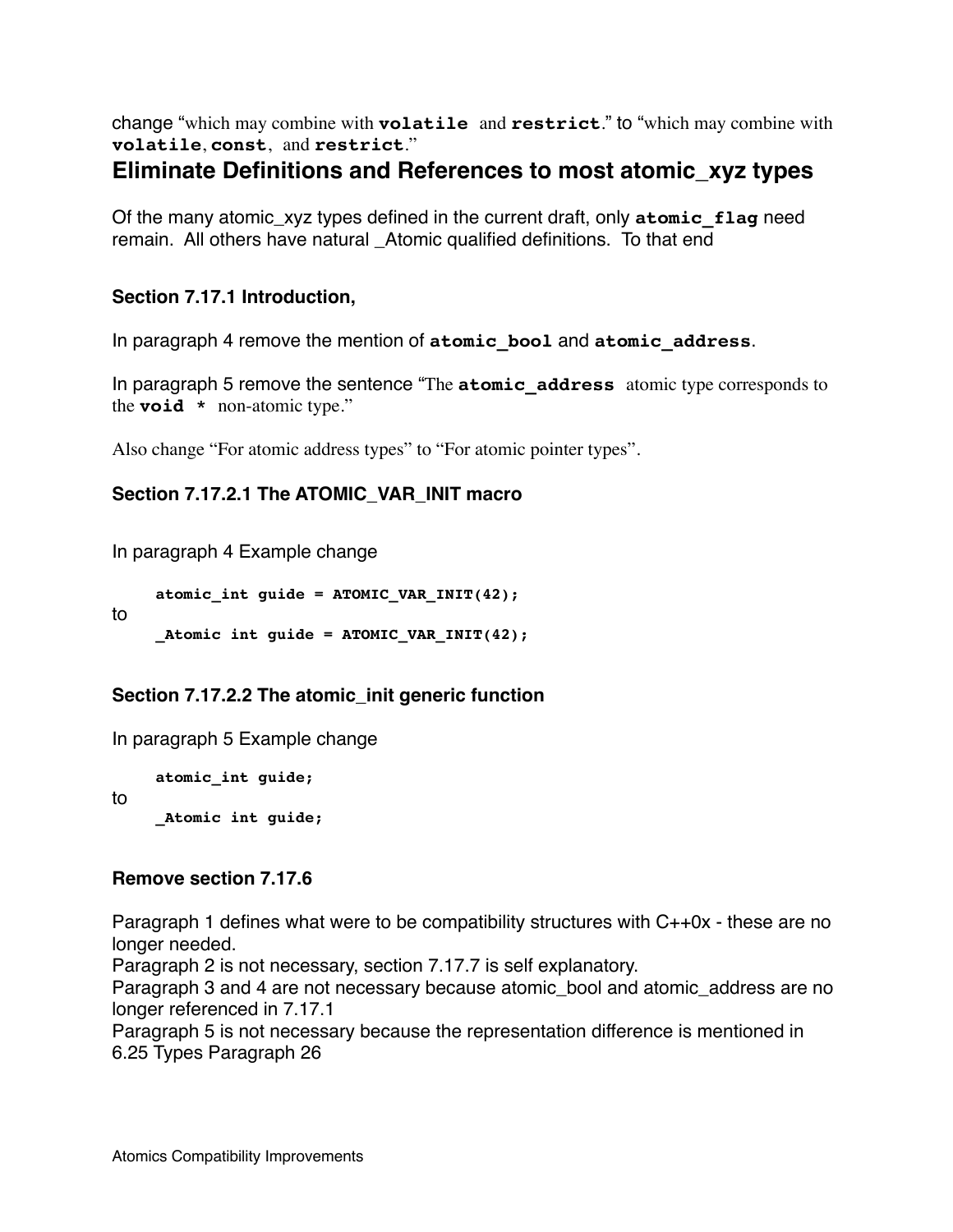#### **Section 7.17.7.5 The atomic\_fetch and modify generic functions**

In paragraph 1 remove the sentences "Only addition and subtraction are applicable to **atomic\_address**. None of these operations is applicable to **atomic\_bool**."

### **Appendix B.16**

Remove all **atomic\_***integral* references other than **atomic\_flag**. More precisely, remove

**atomic\_uint atomic\_long atomic\_ulong atomic\_llong atomic\_ullong atomic\_char16\_t atomic\_char32\_t atomic\_wchar\_t atomic\_int\_least8\_t atomic\_uint\_least8\_t atomic\_int\_least16\_t atomic\_uint\_least16\_t atomic\_int\_least32\_t atomic\_uint\_least32\_t atomic\_int\_least64\_t atomic\_bool atomic\_address atomic\_char atomic\_schar atomic\_uchar atomic\_short atomic\_ushort atomic\_int atomic\_int\_fast8\_t atomic\_uint\_fast8\_t atomic\_int\_fast16\_t atomic\_uint\_fast16\_t atomic\_int\_fast32\_t atomic\_uint\_fast32\_t atomic\_int\_fast64\_t atomic\_uint\_fast64\_t atomic\_intptr\_t atomic\_uintptr\_t atomic\_size\_t**